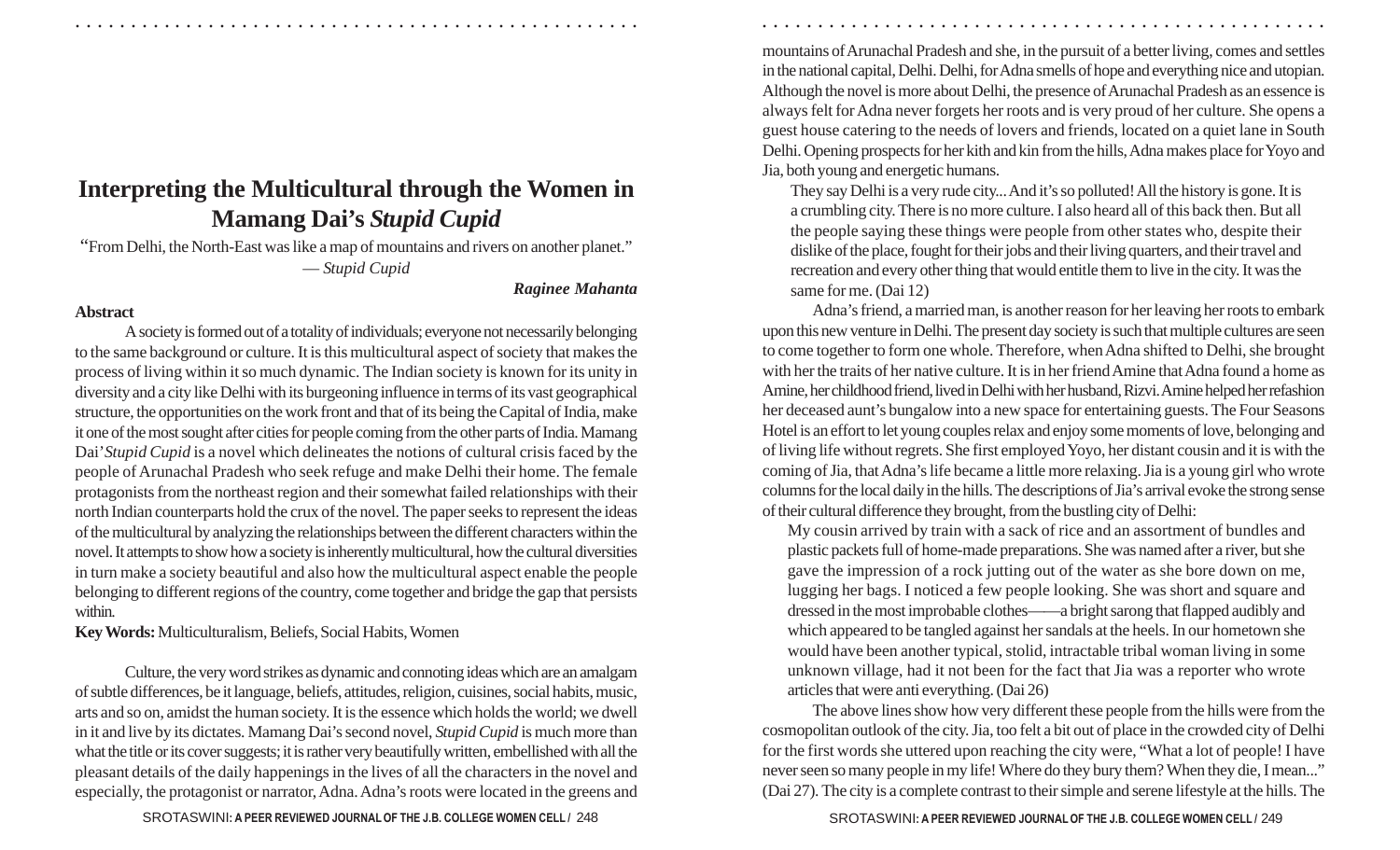narrator explains all the tiny details of surviving in the city and the most that terrified or rather shocked Jia is when she is told that they will have to buy water to drink. That was not the scenario back in Itanagar. Another contrast comes with the fact that the women in the hills did works completely related to the soil and household chores. But, here in the city, women are independent and engaged in corporate sectors, fulfilling every bit of their desire to stand on their own feet.

'Oh, the North-East is a different country altogether,' there was an exodus from our parts to Delhi, as if the revelation of differences has cast a spell on us all, and we were turned into a motley caravan of pilgrims eager to reach the capital. There were so many of us in the city now, from Mizoram, Meghalaya, Nagaland, from Arunachal, Assam, Manipur and Sikkim, and we mingled with others from every small town and settlement of the country. We could have opted for a different life, been some place else, but there it was. We landed up in universities and training institutes, shared flats and hostels, and focussed on study, career, chance, opportunity and all the rest that the city offers to anyone. (Dai 13-14)

The city is hence, portrayed as the confluence of different tribes coming together to settle amidst its core. The women characters and their relations to their male counterparts from the city also show a confluence of emotions emerging between two different cultures. Mareb's relationship with Rohit and Adna's relationship with her married friend show how very new and hazy these relationships are in the present time. With not much certainty to boast of, both these relationships evoke a whole new idea of two cultures coming together yet repelling each other. Both Mareb and Adna represent the other type of tribal women from the Northeast, they are independent and at the same time do not cater to the prescribed norms of their society. Migrating to Delhi helped them understand and somehow partially fulfil their desires as well as enabled them to escape from the patriarchal, traditional, familial expectations of their tribal society. The elders of their village always warned them about the cruelties of the city and instead asked them to get married and settle in the localities. But, Adna is different in her outlook towards life; she is liberal and wishes to be a part of the city which brings forth prejudices amongst the elders in her community. The following words from the text reveal how coming to Delhi is a different sort of experience altogether for Adna:

... this anonymity was the very thing I liked. After the watchful expectations of a small town, being a total stranger among strangers was a relief and a pleasure... I like the heavy evenings, filled with diesel fumes and smoke, and the heat burning our faces... dusty trees in full bloom... Coming out of restaurants we would stand under the trees and puff at our cigarettes. It was all very different from where I came. (Dai 14)

However, Adna's dream of a freedom and escape in Delhi is only an illusion for her migration does not guarantee her a complete freedom from the patriarchal norms and also

SROTASWINI**: A PEER REVIEWED JOURNAL OF THE J.B. COLLEGE WOMEN CELL /** SROTASWINI**: A PEER REVIEWED JOURNAL OF THE J.B. COLLEGE WOMEN CELL /** 250 251

their marginalised status. This is also made clear through the actions of the city dwellers. The very idea of migration brings forth questions on the identity of the northeast women. It is to be acknowledged that women's experiences of oppression are varied when it comes to oppression done on the basis of patriarchal norms. Dai, in *Stupid Cupid* highlights the huge gap that exists between a migrant woman's aspirations and expectations from the city and the inherent reality.

○ ○ ○ ○ ○ ○ ○ ○ ○ ○ ○ ○ ○ ○ ○ ○ ○ ○ ○ ○ ○ ○ ○ ○ ○ ○ ○ ○ ○ ○ ○ ○ ○ ○ ○ ○ ○ ○ ○ ○ ○ ○ ○ ○ ○ ○ ○ ○ ○ ○ ○ ○ ○ ○ ○ ○ ○ ○ ○ ○ ○ ○ ○ ○ ○ ○ ○ ○ ○ ○ ○ ○ ○ ○ ○ ○ ○ ○ ○ ○ ○ ○ ○ ○ ○ ○ ○ ○ ○ ○ ○ ○ ○ ○ ○ ○ ○ ○ ○ ○ ○ ○

The distinction between male and female is everywhere a basic building block of social organisation, and most societies have far more elaborate and differentiated expectations of behaviour appropriate to the sexes than do contemporary western societies... every society recognises relations of marriage and kinship, and attaches normative expectations to the roles of husbands and wives, parents and children and often many additional relationships within extended families... The fact of difference is universal and so is its recognition. (Barry 19)

Adna and Mareb are both blinded by their illusory love for their illicit partners. They are both starry-eyed when they first set foot on the city, falling in love with non-tribal men from Delhi. Both of them are representative of the modern women who do not conform to traditions and strongly believed love is not to be tainted by culture, religion or any such thing. For instance, cross cultural marriages are not a part of the tribal culture, and so, Mareb married a man from her native place, but still loved her non tribal mate from Delhi and in the case of Adna, she completely left her home to unite with her married friend, whom she loved the most. Both these relationships defy the dictates of the society and hence, they pose a challenge to the culture of both the women back in Itanagar. In the northeast tribal societies, people who marry outside their religion or community are never acknowledged and rather, such marriages are disowned or looked down upon with contempt. Adna mentions the story of her own aunt, who married outside the community and who was never ever mentioned in the family again. Mareb's story on the other hand is different, for she is trapped in a marriage conforming to her community's standards, yet she is unable to love her husband, Dayud. She too clings to her desires for Rohit and is devasted and trapped in her own labyrinthine walk through life. Adna's own love story is such that her married friend never talks of taking their relationship beyond what is already there. Although not clearly mentioned in the novel, yet there is a subtle hint that Adna's friend later deserts her in the end. Adna's fate is hence, sealed by her status of being a north-eastern and therefore, she is deceived in love and her castle of illusion perishes, thus.

The question of race is also addressed in the novel which in turn helps articulate the idea of the multicultural. "To speak of cultural racism is to insist on an image of racial difference which is not natural or biological but contained in language, religion, tradition, national origin; it is to stress the fact that for the racist, the culture of the Other, irreconcilable with his own, may constitute a threat to his cultural identity"(Werbner 141-142). Racism defines the migrant